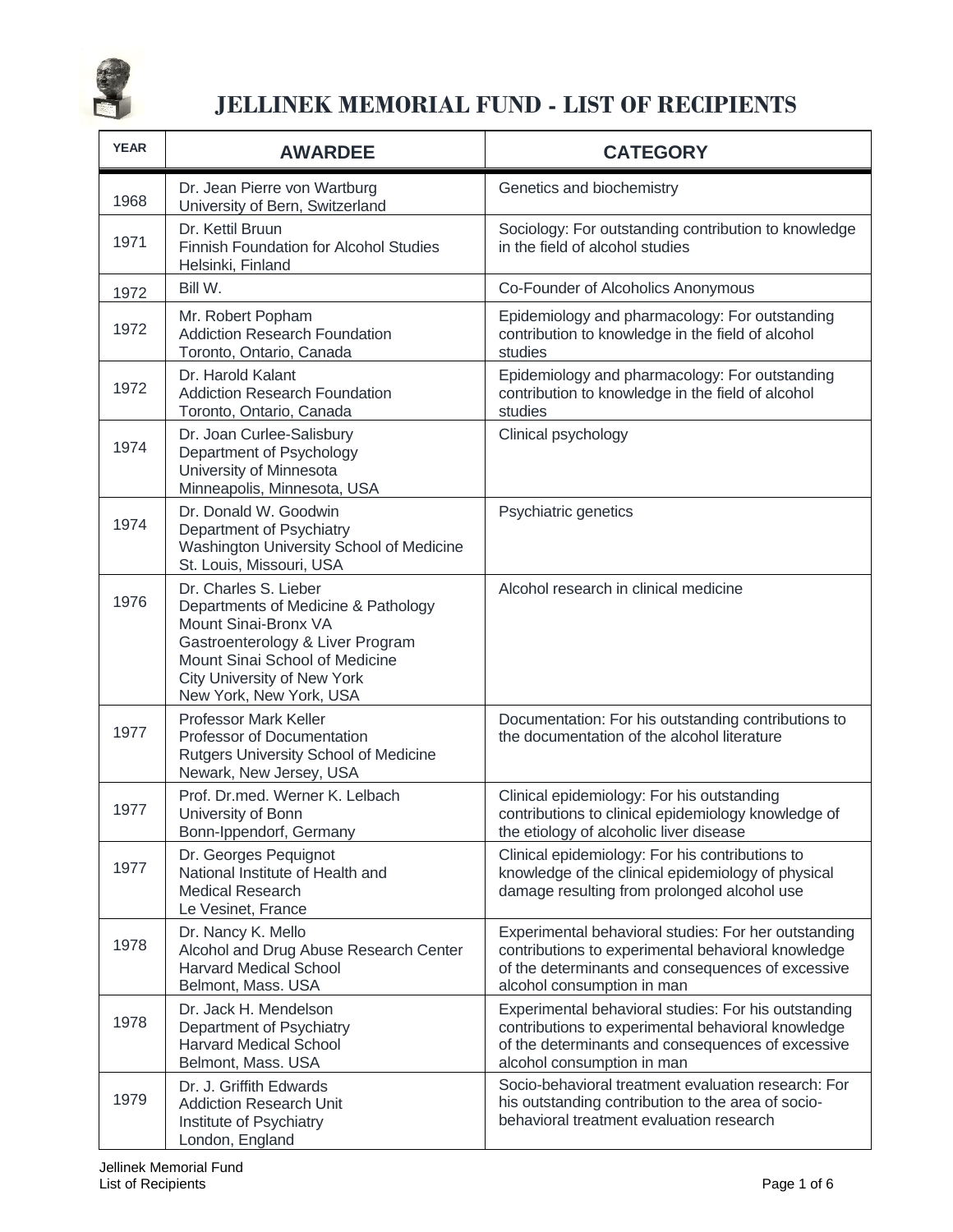

| 1979 | Dr. D.L. Davies<br><b>Alcohol Education Centre</b><br>The Maudsley Hospital<br>London, England                                        | Socio-behavioral treatment evaluation research: For<br>his outstanding contribution to the area of socio-<br>behavioral treatment evaluation research                                                                                                                                   |
|------|---------------------------------------------------------------------------------------------------------------------------------------|-----------------------------------------------------------------------------------------------------------------------------------------------------------------------------------------------------------------------------------------------------------------------------------------|
| 1980 | Dr. Yedy Israel, Clinical Institute<br><b>Addiction Research Foundation</b><br>Toronto, Ontario, Canada                               | Biomedical research - treatment: For his outstanding<br>contributions in the general area of biomedical<br>research-treatment in alcoholism                                                                                                                                             |
| 1981 | Dr. Wolfgang Schmidt<br><b>Addiction Research Foundation</b><br>Toronto, Ontario, Canada                                              | Epidemiological research: For his contribution to the<br>alcohol field and in particular, that relating to physical<br>health consequences of heavy drinking                                                                                                                            |
| 1981 | Mr. R. Brinkley Smithers<br>The Christopher D. Smithers Foundation<br>New York, New York, USA                                         | Honorary: For his lifelong commitment to the field of<br>alcoholism                                                                                                                                                                                                                     |
| 1982 | Dr. Albert J. Tuyns<br>Centre International de Recherche sur le<br>Cancer<br>Lyon, France                                             | Research in clinical medicine: For his many<br>contributions to our understanding of the significance<br>of alcohol consumption in the etiology of conditions<br>important to clinical medicine and public health                                                                       |
| 1983 | Dr. Robin Room<br>Alcohol Research Group<br>Berkeley, California, USA                                                                 | Social science research: For contributions to the<br>comparative study of alcohol control policies, and for<br>epidemiological research on the relationship between<br>population drinking and drinking problems                                                                        |
| 1983 | Dr. Klaus Mäkelä<br>Finnish Foundation for Alcohol Studies<br>Helsinki, Finland                                                       | Social science research: For contributions to the<br>comparative study of alcohol control policies, and for<br>epidemiological research on the relationship between<br>population drinking and drinking problems                                                                        |
| 1985 | Dr. Paul Lemoine<br><b>Chief of Service for Pediatrics</b><br>Nantes Hospital, Nantes, France                                         | Medical and biological research                                                                                                                                                                                                                                                         |
| 1985 | Dr. Ann P. Streissguth<br>Division of Child Psychiatry<br>University of Washington<br>Seattle, Washington, USA                        | Medical and biological research                                                                                                                                                                                                                                                         |
| 1986 | Dr. Ting-Kai Li<br><b>Indiana University Medical Center</b><br>Indianapolis, Indiana, USA                                             | Experimental research on alcoholism: For his<br>outstanding contributions to the advancement of<br>knowledge on the genetics and neurobiology of<br>alcohol and alcoholism                                                                                                              |
| 1986 | Dr. H. David Archibald<br>International Council on Alcohol &<br>Addictions, Addiction Research Foundation<br>Toronto, Ontario, Canada | Honorary: For outstanding achievements in<br>advancing knowledge in the national and<br>international alcohol fields                                                                                                                                                                    |
| 1987 | Dr. Ole-Jørgen Skog<br>National Institute for Alcohol Research<br>Oslo, Norway                                                        | Social sciences: For contributions to the<br>understanding of the collectivity of drinking cultures<br>and for research on the relationship between<br>population drinking and drinking problems                                                                                        |
| 1988 | Dr. Boris Tabakoff<br>National Institute on Alcohol Abuse and<br>Alcoholism<br>Bethesda, Maryland, USA                                | Biological and medical: clinical: For his major and<br>continuing contributions to our understanding of the<br>neurochemistry of neurotransmitters, receptors, cell<br>membrane response systems and neuropeptide<br>modulators, and their roles in alcohol tolerance and<br>dependence |
| 1990 | Dr. G. Alan Marlatt<br>University of Washington<br>Seattle, Washington, USA                                                           | Social and behavioural sciences: experimental: For<br>his significant contributions to the systematic study of<br>social and behavioral aspects of alcoholism                                                                                                                           |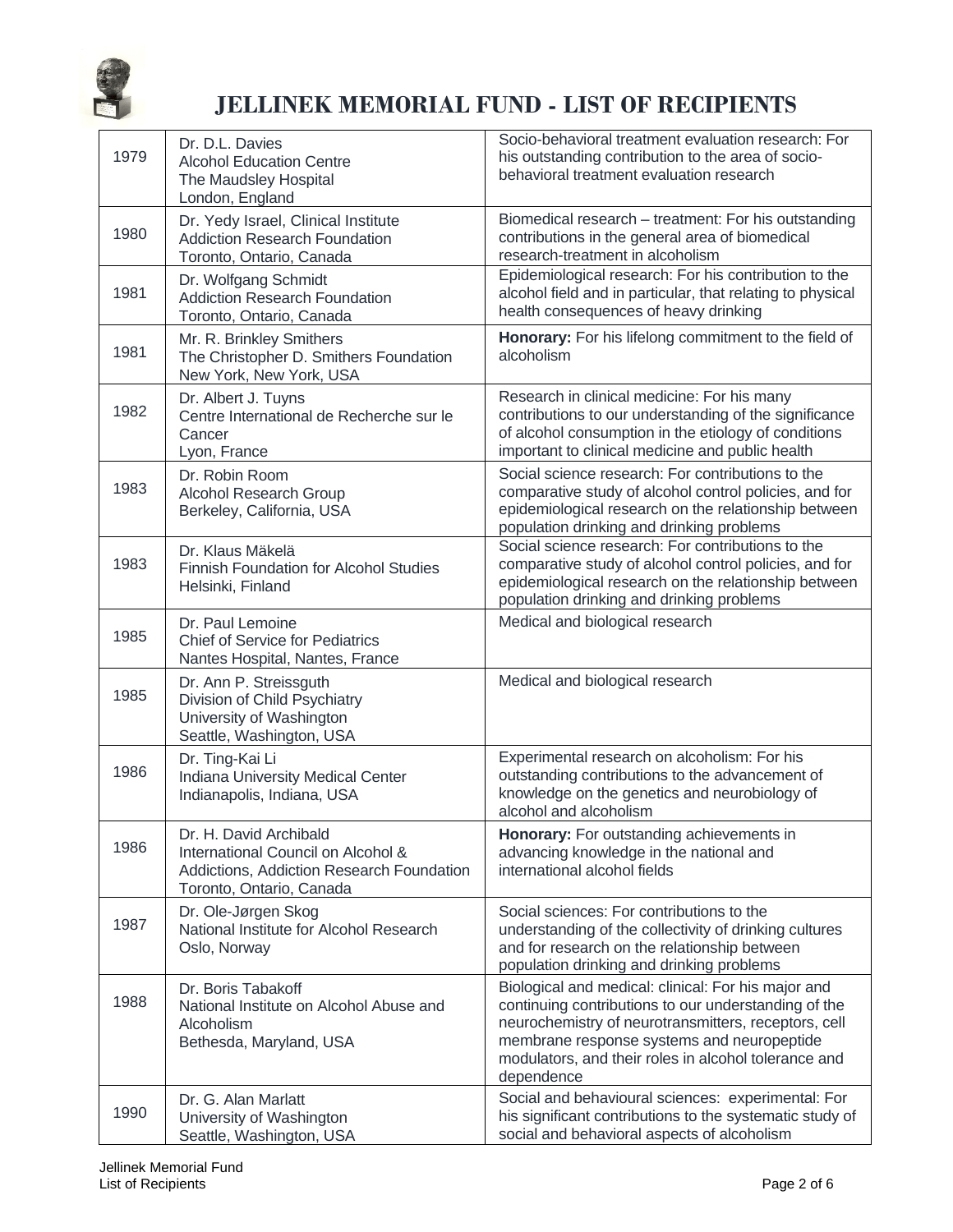

| 1990 | Dr. Archer Tongue<br>International Council on Alcohol &<br>Addictions, Lausanne, Switzerland                                                                                    | Honorary: For outstanding contribution to<br>knowledge in the field of alcohol studies                                                                                                                                                                          |
|------|---------------------------------------------------------------------------------------------------------------------------------------------------------------------------------|-----------------------------------------------------------------------------------------------------------------------------------------------------------------------------------------------------------------------------------------------------------------|
| 1991 | Dr. George E. Vaillant<br>Department of Psychiatry<br>Dartmouth College<br>Hanover, New Hampshire, USA                                                                          | Epidemiology and population studies: For<br>outstanding contributions to the understanding of the<br>dynamics of drinking careers and the natural history<br>of alcoholism                                                                                      |
| 1992 | Dr. Jorge Mardones<br>Departamento de Farmacologia<br>Universidad de Chile<br>Santiago, Chile                                                                                   | Biological and medical research: For his pioneering<br>work in originating the technique of selectively<br>breeding animals to be either high or low alcohol<br>consumers                                                                                       |
| 1992 | Dr. Max Glatt<br>National Health Services, St. Bernard's<br>Hospital, Ealing, United Kingdom                                                                                    | Honorary: For his outstanding pioneer work in the<br>treatment and rehabilitation of alcoholics                                                                                                                                                                 |
| 1993 | Dr. Sally Casswell<br>Department of Community Medicine<br>University of Auckland<br>Auckland, New Zealand                                                                       | Social and cultural studies: For her contributions to<br>the understanding of social and cultural drinking<br>patterns and public attitudes                                                                                                                     |
| 1994 | Dr. William R. Miller<br>Department of Psychology<br>University of New Mexico<br>Albuquerque, New Mexico, USA                                                                   | Behavioral (experimental or clinical) studies: For his<br>contributions to the field of alcohol studies,<br>particularly in the area of behavioral research and<br>behavioral treatment approaches                                                              |
| 1995 | Dr. Harold D. Holder<br>Director, Prevention Research Center<br>Pacific Institute for Research & Evaluation<br>Berkeley, California, USA                                        | Epidemiology and population studies: For his<br>outstanding contribution to alcohol studies through<br>research on social and economic factors in alcohol<br>consumption and on the impact of changes in<br>availability of alcohol on alcohol-related problems |
| 1996 | Dr. Dora B. Goldstein<br>Professor Emerita (Active)<br>Department of Molecular Pharmacology<br>Stanford University School of Medicine<br>Stanford, California, USA              | Biological and medical research: For her pioneer<br>work in the area of the effects of alcohol on cell<br>membranes and in the development of animal<br>models used for studies of alcohol tolerance and<br>alcohol physical dependence                         |
| 1997 | Dr. Pekka Sulkunen<br>National Research and Development<br>Center for Welfare and Health<br>Social Research Unit for Alcohol Studies<br>Helsinki, Finland                       | Social, cultural and policy studies: For his work in<br>social, cultural and policy relevant research                                                                                                                                                           |
| 1998 | Dr. Oscar A. Parsons<br>Center for Alcohol & Drug Related Studies<br>Oklahoma City, Oklahoma, USA                                                                               | Behavioral (clinical and experimental) studies: For<br>significant contributions to understanding the<br>neuropsychology of alcohol abuse and alcoholic<br>disorders                                                                                            |
| 1999 | Dr. Alexander C. Wagenaar<br>Alcohol Epidemiology Program<br>University of Minnesota<br>School of Public Health<br>Minneapolis, Minnesota, USA                                  | Epidemiology and population studies: For his<br>contributions to policy-relevant research through<br>rigorous studies of the effects of alcohol controls and<br>of community interventions                                                                      |
| 1999 | Dr. Kaye Middleton Fillmore<br>Institute for Health and Aging<br>Dept. of Social and Behavioral Sciences<br>University of CA at San Francisco<br>San Francisco, California, USA | Epidemiology and population studies: For her<br>contribution to basic understanding about the life<br>course of drinking and of alcohol problems in a<br>multinational context                                                                                  |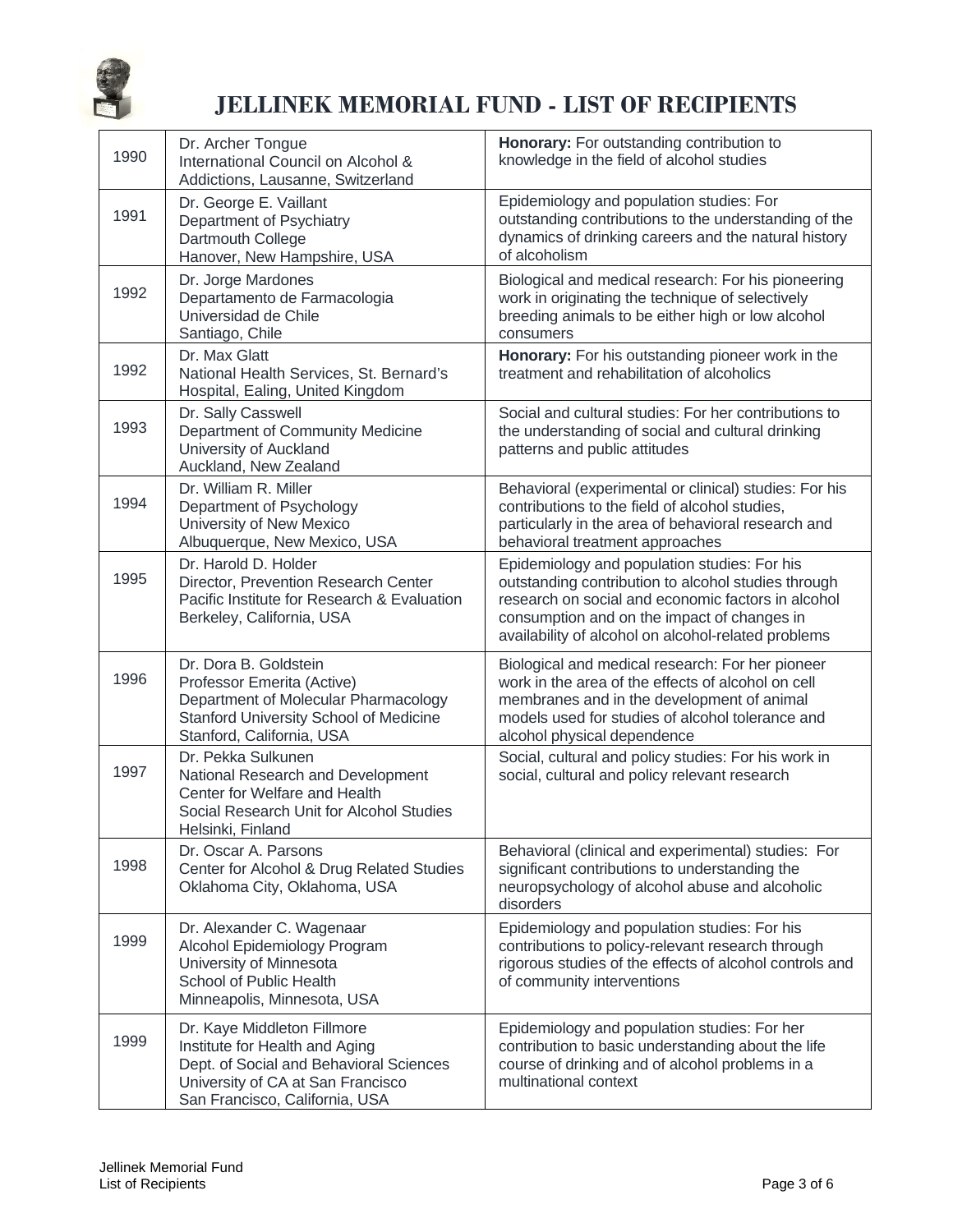

| 2000 | Dr. Henri Begleiter<br><b>SUNY Downstate Medical Center</b><br>New York, New York, USA                                                                                                                                                    | Biological and medical research: For his outstanding<br>use of multidisciplinary approaches to the study of<br>neuroscience and genetic factors in alcoholism                                                                                    |
|------|-------------------------------------------------------------------------------------------------------------------------------------------------------------------------------------------------------------------------------------------|--------------------------------------------------------------------------------------------------------------------------------------------------------------------------------------------------------------------------------------------------|
| 2001 | Dr. Jacek Moskolewicz<br>Institute of Psychiatry and Neurology<br>Sobieskiego, Warszawa<br>Poland                                                                                                                                         | Social, cultural and policy studies: For his work on<br>alcohol policy, and on the construction of drinking as<br>a social and moral problem, particularly in the<br>context of social and political transition                                  |
| 2002 | Dr. Mark B. Sobell<br>Department of Psychology<br>Nova Southeastern University<br>Fort Lauderdale, Florida, USA                                                                                                                           | Behavioral (clinical and experimental) studies: For<br>three decades of pioneering important advances for<br>the alcohol field in training and behavioral research<br>on assessment, prevention, early intervention and<br>treatment             |
| 2003 | Dr. Jürgen Rehm<br>Addiction Research Institute, Zurich,<br>Switzerland, and<br>Centre for Addiction and Mental Health<br>Toronto, Ontario, Canada                                                                                        | Epidemiology and population studies: For exemplary<br>research contributions of fundamental importance in<br>alcohol epidemiology and for international leadership<br>in the application of state-of-the-art methods in<br>population studies    |
| 2003 | Dr. Enoch Gordis<br><b>Director Emeritus</b><br>National Institute on Alcohol Abuse and<br>Alcoholism<br>Bethesda, Maryland, USA                                                                                                          | Honorary Award: For his vision and leadership over<br>many years, in promoting and facilitating scientific<br>research on the etiology, treatment, and prevention<br>of alcohol abuse and dependence                                             |
| 2004 | Dr. R. Adron Harris<br>Waggoner Center for Alcohol and<br>Addiction Research, University of Texas at<br>Austin<br>Austin, Texas, USA                                                                                                      | Biological and medical research: For his pre-eminent<br>research in delineating the molecular interaction of<br>ethanol with GABA receptors                                                                                                      |
| 2005 | Dr. Thomas F. Babor<br>University of Connecticut Health Center<br>Dept. of Community Medicine & Health<br>Care, Farmington, Connecticut, USA                                                                                              | Social, cultural and policy studies: For his truly<br>innovative combination of scientific rigor and practical<br>studies focussing on the reduction of alcohol-related<br>problems                                                              |
| 2006 | Dr. Marc A. Schuckit<br>Distinguished Professor of Psychiatry<br>School of Medicine, University of<br>California, San Diego; Director, Alcohol<br>Research Center; VA San Diego<br><b>Healthcare System</b><br>San Diego, California, USA | Behavioral (clinical and experimental) studies: For<br>his pioneering work on behavioral reactions to<br>alcohol as risk factors for alcoholism and on the<br>comorbidity between alcohol use disorders and<br>psychiatric/ behavioral syndromes |
| 2007 | Dr. Bridget F. Grant<br>Laboratory of Epidemiology and Biometry<br>Division of Intramural Clinical and<br>Biological Research, National Institute on<br>Alcohol Abuse and Alcoholism, NIH<br>Bethesda, Maryland, USA                      | Epidemiology and population studies: For<br>outstanding leadership in the design,<br>implementation and analysis of major epidemiologic<br>surveys in the field of alcohol and drug use<br>disorders and psychiatric comorbidities               |
| 2008 | Dr. Paula L. Hoffman<br>University of Colorado at Denver and<br><b>Health Sciences Center</b><br>Dept. Of Pharmacology<br>Aurora, Colorado USA                                                                                            | Biological and medical research: For her pre-eminent<br>research defining molecular and genetic<br>mechanisms of alcohol tolerance and dependence                                                                                                |
| 2009 | No Award                                                                                                                                                                                                                                  | Social, cultural and policy studies:                                                                                                                                                                                                             |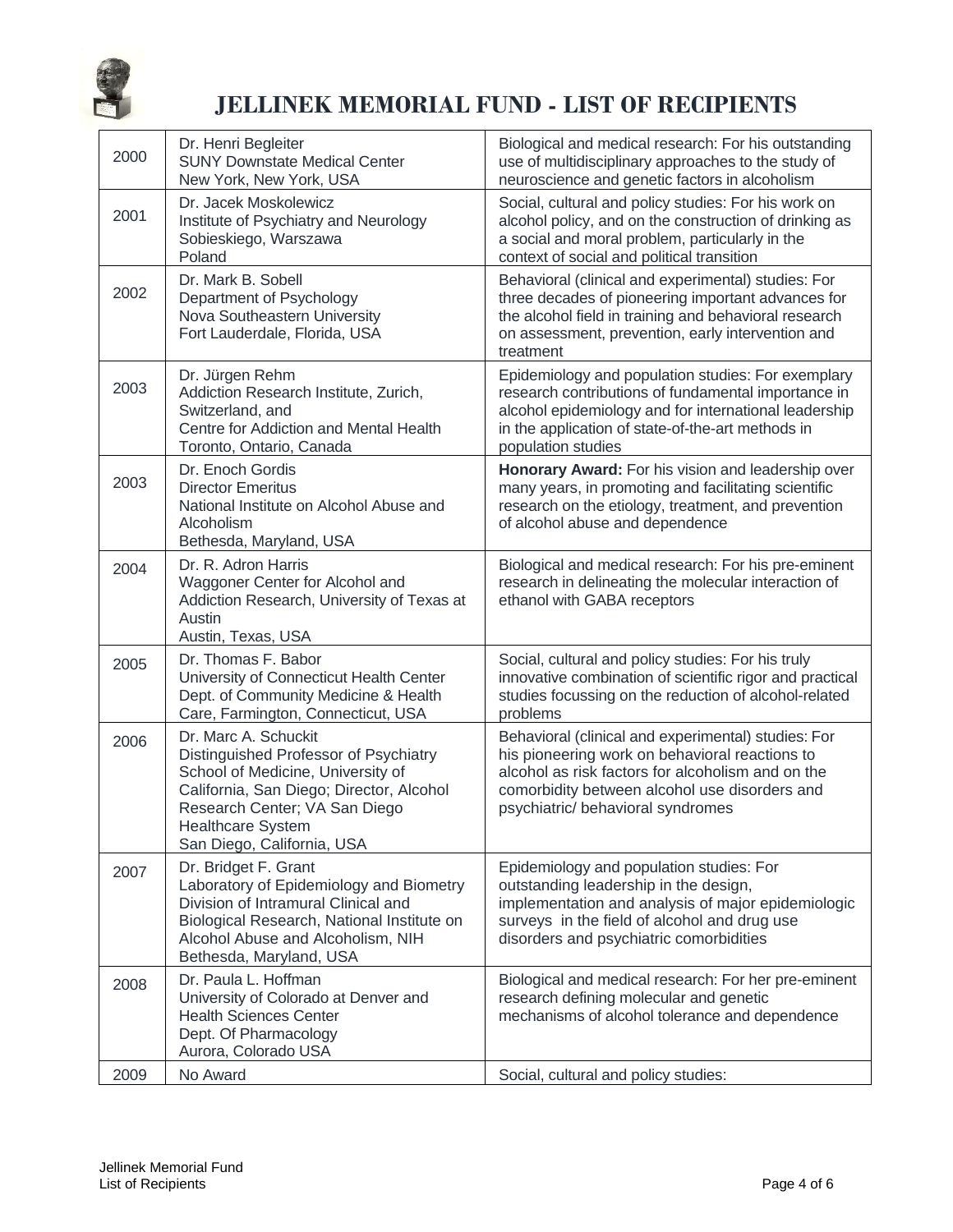

| 2010 | Professor Jim F. Orford<br>Addiction Research Group, School of<br>Psychology, The University of Birmingham,<br>Edgbaston, Birmingham, United Kingdom                                                                                                                                                                                            | Behavioral (clinical and experimental) studies: For<br>his visionary work on the relationship of alcohol and<br>other addictions                                                                                     |
|------|-------------------------------------------------------------------------------------------------------------------------------------------------------------------------------------------------------------------------------------------------------------------------------------------------------------------------------------------------|----------------------------------------------------------------------------------------------------------------------------------------------------------------------------------------------------------------------|
| 2011 | Professor Deborah A. Dawson<br>Laboratory of Epidemiology and Biometry<br>Div. of Intramural Clinical & Biological<br>Research; NIAAA, Natl Institutes of Health<br>Bethesda, Maryland, USA                                                                                                                                                     | Epidemiology and population studies: For her major<br>contributions to epidemiological research on<br>alcohol, especially in the measurement of alcohol<br>consumption relevant to harm                              |
| 2011 | Professor Deborah S. Hasin<br><b>Columbia University</b><br>New York State Psychiatric Institute<br>New York, New York, USA                                                                                                                                                                                                                     | Epidemiology and population studies: For her major<br>contributions to epidemiological research on<br>alcohol, especially in the measurement of alcohol<br>use disorders in general populations                      |
| 2012 | Dr. Charles P. O'Brien<br>Kenneth Appel Professor<br>Department of Psychiatry<br>University of Pennsylvania<br>Philadelphia, Pennsylvania, USA                                                                                                                                                                                                  | Biological and medical research: For outstanding<br>clinical research on the development of<br>neuroscience-based therapy for alcoholism                                                                             |
| 2013 | Professor Timothy R. Stockwell<br>Director, Centre for Addictions Research<br>of British Columbia<br>Professor, Dept of Psychology<br>University of Victoria<br>Victoria, British Columbia, Canada                                                                                                                                              | Social, cultural and policy studies: For his<br>outstanding research on the effects of taxation and<br>other policy measures on drinking patterns and their<br>consequences                                          |
| 2014 | Dr. Linda Carter Sobell<br>Professor & Associate Director of Clinical<br><b>Training Motivational Interviewing Trainer</b><br>Co-Director, Healthy Lifestyles Guided<br>Self-Change Program Center for<br>Psychological Studies Nova Southeastern<br>University<br>Ft. Lauderdale, Florida, USA                                                 | Behavioral (clinical and experimental) studies: For<br>her outstanding behavioral research on<br>alcoholism including development of empirically-<br>based tools for the study of drinking behavior                  |
| 2015 | Professor Guilherme Borges<br>Dirección de Investigaciones<br>Epidemiológicas y Psicosociales Instituto<br>Nacional de Psiquiatria Ramon de la<br>Fuente Muñiz Calzada<br>Tlalpan, Mexico City, Mexico                                                                                                                                          | Epidemiology and population studies: For his major<br>contributions to epidemiologic research on alcohol<br>and related conditions, especially with regard to<br>immigrant, cross-cultural, and international issues |
| 2016 | Dr. John H. Krystal<br>Robert L. McNeil, Jr., Prof. of<br>Translational Research;<br>Chair, Department of Psychiatry<br>Prof. of Neuroscience; Yale Univ. School<br>of Medicine; Director, NIAAA Center for<br>the Translational Neuroscience of<br>Alcoholism, Chief of Psychiatry, Yale-New<br>Haven Hospital;<br>New Haven, Connecticut, USA | Biological and Medical Research: For his<br>exceptional leadership and cross-disciplinary<br>contributions to our understanding of the<br>pathophysiology of alcoholism                                              |
| 2017 | Prof. Nick Heather, Emeritus Professor<br>Alcohol & Other Drug Studies; Faculty of<br>Health & Life Sciences; Northumbria<br>University; Gosforth,<br>Newcastle Upon Tyne, United Kingdom                                                                                                                                                       | Social and cultural studies: For his outstanding<br>research and conceptual contributions on the<br>interaction of individual and psychosocial factors in<br>alcoholism                                              |